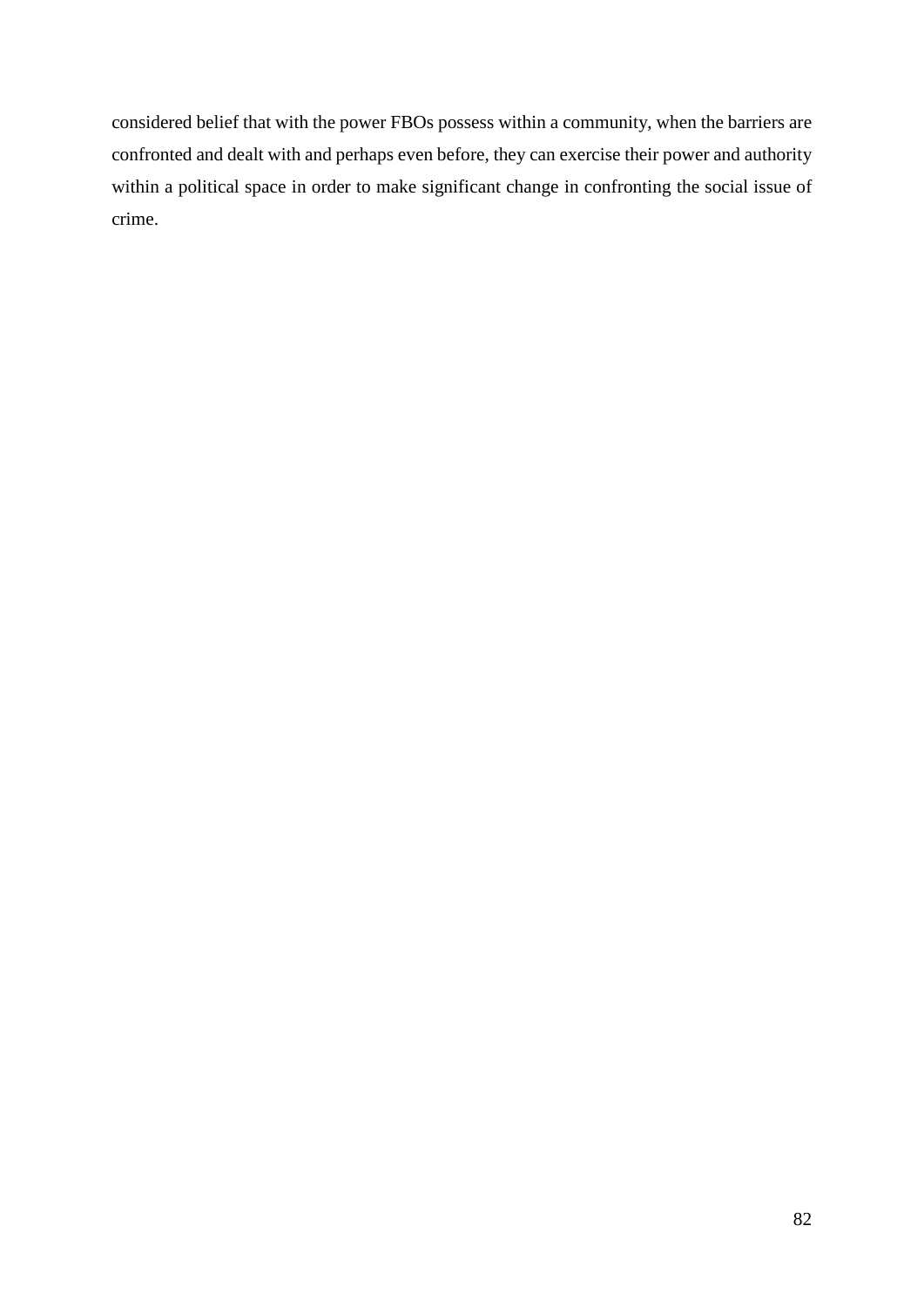## Chapter 7

the kingdom of God"[7](#page-82-0) "Perhaps it is the case that in our context imagining a different political future is well inspired by seeking first

## Conclusion

 Faith-based organizations in Bishop Lavis are unable to fulfil a particular part of their role and in effect are unable to influence the reduction of crime and violence. While they have significant power and yield the potential to act as democratic advocates within a crime-ridden community, they, instead, face risks and barriers that render their faith to only operate in the general and most common sense- in acts of charity and in religious broadcasts. When atrocious crimes are committed and communities are bound by fear, residents and faith communities live in stealth-like hiddenness guarding their lives and that of their families against gangsterism. While their faith tenets reveal a call for action, the real-life consequences of doing so could mean dire consequences that are simply not worth the risk.

There has long since been a debate about the separation of state and church, most notably challenged by the Reformation movement (National Geographic, 2017). This debate has continued for centuries and while literature has shown the enormous value that spirituality and religiosity can play within political spaces it remains a contested space. This thesis has highlighted a transdisciplinary attempt at trying to understand the way in which a theological space, with every ability to, flounders within the political. The merging and blending of these two, the researcher argues, should become inseparable. The theological space cannot advocate for justice and then not be willing to enact it leaving only for words and solemn sermons on the sufferings of those that bear pain brought about by crime and violence. Instead, their role, when viewed through the lens of Piper (2009) compels them to act, occupy spaces and influence people by their faith to bring about an alternative end to the ever-increasing rates of crime.

Dr Allan Boesak, a Dutch Reformed Church Cleric, politician and anti-apartheid activist in a recent talk at the Cornerstone Institute in Cape Town asks key questions regarding the role of faith in reconciliation. One of them asks "Have we been able to honestly deal with the truth that for Christians, reconciliation is not an option among other options, where we weigh the risks, consider the probabilities for success or failure, and then, with cautious optimism feel

<u>.</u>

<span id="page-82-0"></span><sup>&</sup>lt;sup>7</sup> Piper, L. (2010). From Religious Transcendence to Political Utopia: The Legacy of Richard Turner for Post-Apartheid Political Thought. Theoria: A Journal of Social and Political Theory, Berghahn Books in association with the Faculty of Humanities, Development and Social Sciences, University of KwaZulu-Natal, South Africa. Vol. 57, No. 123, pp.77-98.